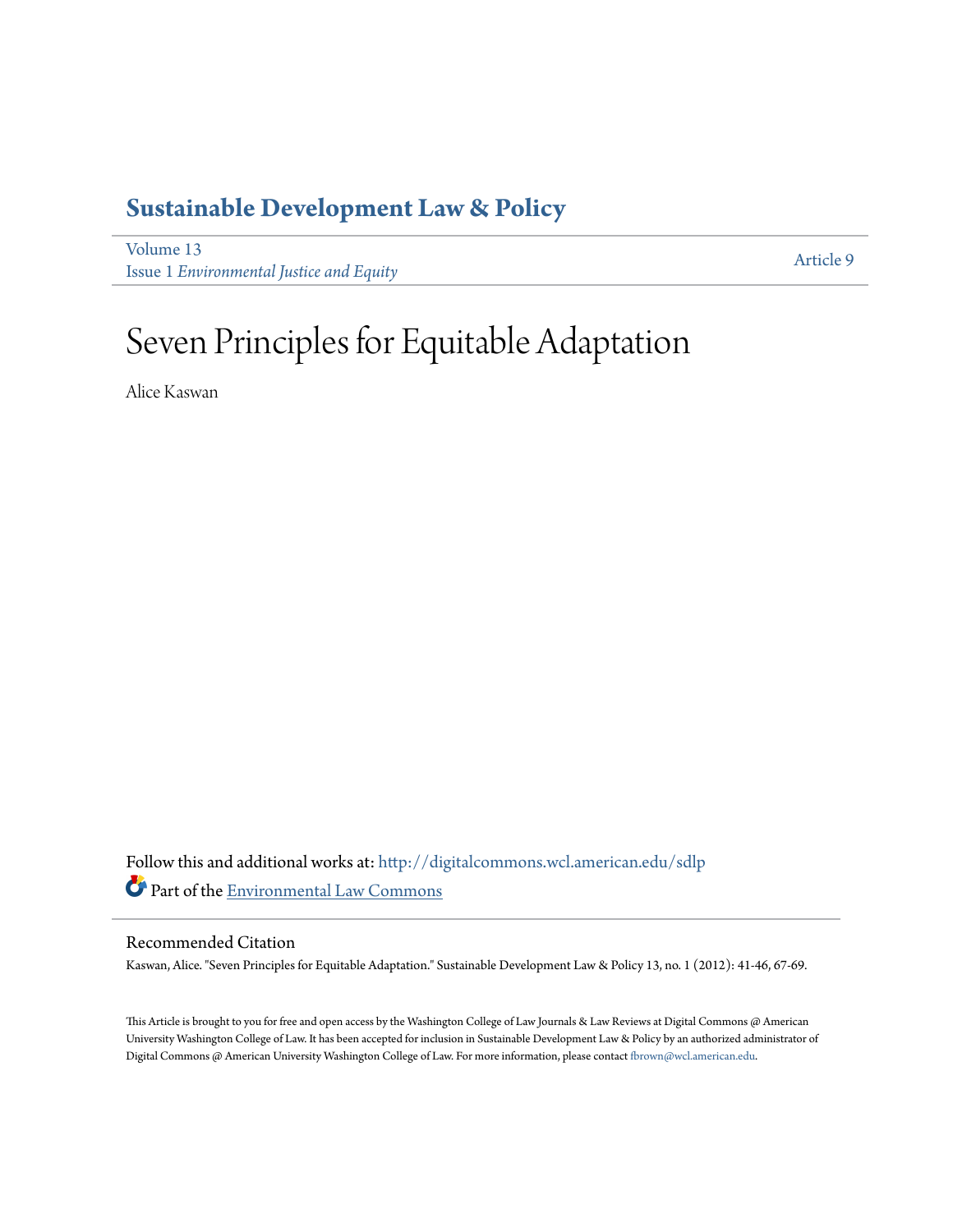# SEVEN PRINCIPLES FOR EQUITABLE ADAPTATION<sup>1</sup>

*Prof. Alice Kaswan\**

S Professors Robert Bullard and Beverly Wright have<br>stated, "[c]limate change looms as *the* global environ-<br>mental justice issue of the twenty-first century," posing<br>gritical challanges "for communities that are already o stated,"[c]limate change looms as *the* global environmental justice issue of the twenty-first century," posing critical challenges "for communities that are already overburdened with air pollution, poverty, and environmentally related illnesses."2 Around the world, sea level rise, more extreme storms, heat waves, wildfires, changing weather patterns, and the spread of disease appear inevitable.<sup>3</sup> Reducing greenhouse gas (GHG) emissions is necessary but not sufficient to address the potential damage.<sup>4</sup> Global, national, and subnational adaptation measures to reduce climate harm are essential.<sup>5</sup> To avoid

substantial disparities in the impacts of climate change, equity considerations should play a vital role in emerging United States adaptation initiatives.6 Focusing on domestic law, this article briefly describes climate change impacts and the role of socioeconomic factors in determining their magnitude. It then provides seven principles for achieving equitable adaptation.

#### **Climate Change Impacts**

Among the most dramatic impacts of climate change will be the increasing incidence

of disasters.7 Climate scientists anticipate that flooding will become more common and severe as sea levels rise and hurricanes become more intense, generating more destructive storm surges – the consequences of which were all too evident after Hurricane Sandy's inundation of New York and New Jersey in Fall 2012.<sup>8</sup> Throughout the nation, precipitation events are likely to become more extreme9 and, in some parts of the country, overall precipitation levels are already increasing dramatically.10 Scientists predict increasing wildfires in the western states,<sup>11</sup> predictions borne out by recent record-breaking fires.12 Risks from flooding and fire include not only the direct harm from rising waters or flames, but contamination risks from inundated or incinerated industrial and hazardous waste facilities,<sup>13</sup> the need to dispose of tons of debris,<sup>14</sup> and the long-term housing and economic impacts that endure for years after major disasters.15 Adaptation measures must address adequate disaster preparedness, response, recovery, and mitigation measures to reduce long-term risks.

Increasing disaster risks could also render certain parts of the country uninhabitable. Migration away from low-lying coastal areas and floodplains may ultimately be necessary.16 Certain tribal communities in coastal Alaska, like the Village of Kivalina, already face the need to relocate.17 Additional climate impacts, like unsustainably high temperatures, droughts or saltwater intrusion that depletes essential water supplies, could likewise require large-scale population shifts.18 Adaptation measures must address local decision-making processes that govern decisions about when to protect an area from harm (through, for example, coastal armoring, levees, or the enhance-

*Adaptation measures must address adequate disaster preparedness, response, recovery, and mitigation measures to reduce long-term risks.*

ment of natural buffers), when to adjust (through, for example, building standards to increase resilience), and when to retreat (through, for example, conservation easements or public purchase of at-risk property).

Scientists have also found that climate change will lead to numerous public health threats. Climate scientists predict that by 2100, average temperatures in the United States will increase by four to eleven degrees and heat waves that historically occurred once every twenty years will occur every other year.19 Heat waves are among the most lethal of

disasters, causing as many or more deaths than other types of disasters.20 Moreover, higher temperatures trigger higher pollution levels, increasing the negative public health consequences of high heat.<sup>21</sup> Warmer temperatures in the United States are also predicted to lead to the spread of disease and allergens.22

Climate change will have pervasive economic impacts as well. For example, 80,000 businesses and almost 400,000

*<sup>\*</sup> Alice Kaswan is a professor at the University of San Francisco School of Law. Her scholarship focuses on climate justice, climate federalism, and environmental justice. In addition to writing about climate adaptation, she has written extensively on climate mitigation, including articles on the Clean Air Act's approach to greenhouse gas regulation and its implications for traditional pollutants, the environmental justice implications of cap-and-trade programs for greenhouse gases, and the federalism challenges posed by proposed national greenhouse gas programs. She is a member scholar of the Center for Progressive Reform and the Chair-Elect of the AALS Environmental Law Committee. The author would like to thank Randy Rabidoux USF '13 for his research assistance, and Robin Craig, Dan Farber, Victor Flatt, Carmen Gonzalez, J.B. Ruhl, and Rob Verchick for their very helpful comments on the longer version of this article, referenced infra, note 1.*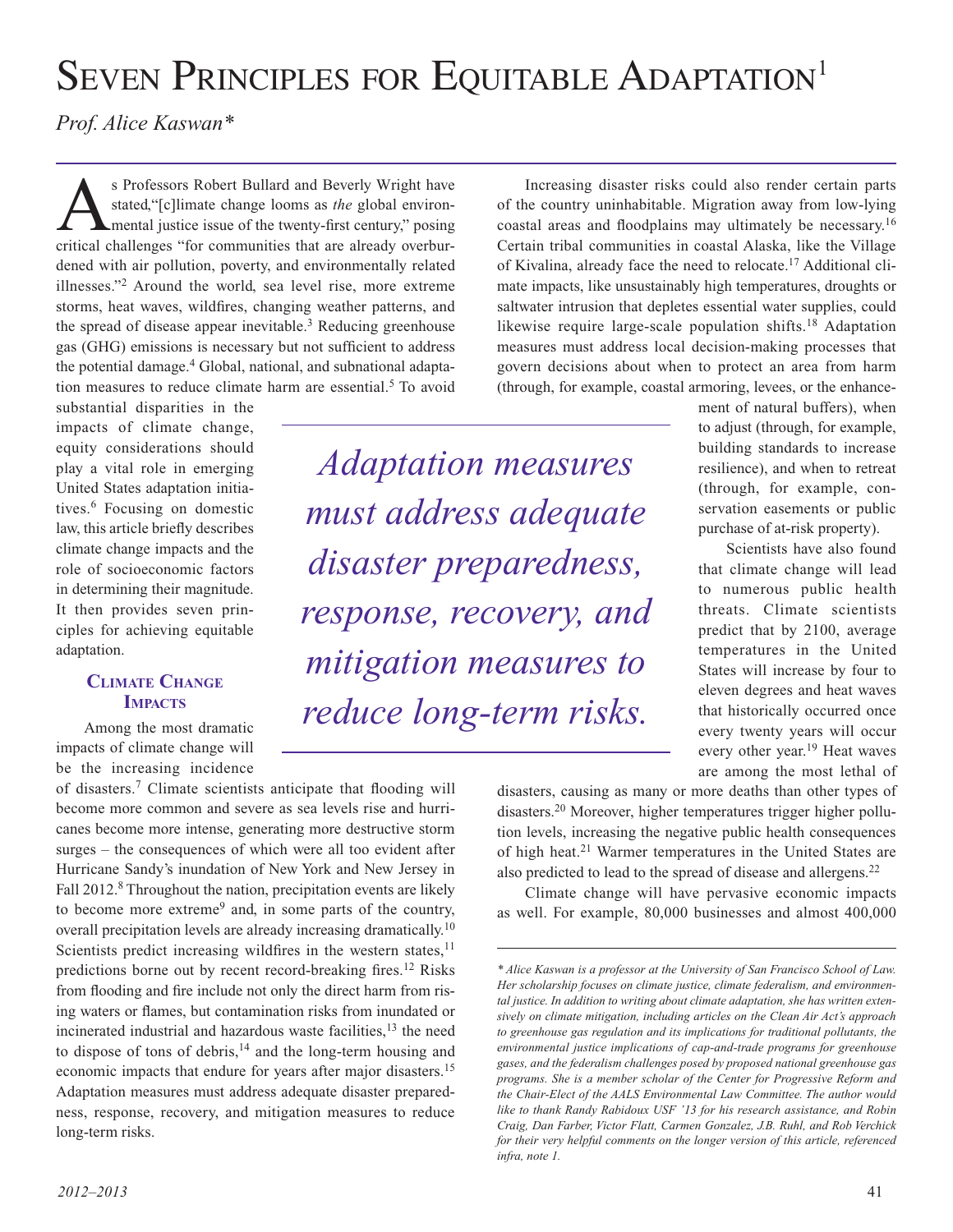jobs were reportedly lost from Hurricanes Katrina and Rita.<sup>23</sup> Changes in resource availability, like water supplies, could increase the cost of water and, given the importance of irrigation to agriculture, increase the cost of food.<sup>24</sup> Warmer temperatures may increase demand for air conditioning, potentially increasing electricity costs.25 Climate mitigation efforts, however wellmeaning, could also increase energy costs, by either placing a price on carbon through a market-based control mechanism or by encouraging the use of more expensive renewable energy sources.26 More broadly, adaptation measures themselves are likely to be extremely costly. Fortifying or moving key infrastructure, like roads, airports, and sewage treatment plants, will cost billions.27 Relocating communities or buying out property owners to protect them from harm would cost billions more.28 Disaster response and reconstruction costs multiple billions of

dollars.29 Indirectly, addressing climate impacts and financing adaptation measures could drain government resources from other functions, like education and the social safety net, unless alternative financing sources are developed.30

#### **Climate Change Impacts and Equity**

The consequences of climate change will be experienced unevenly. In the United States, poor and marginalized communities without sufficient financial and social resources will face significant adaptation chal-

lenges.31 To quote Professor Robert Verchick: "Catastrophe is bad for everyone. But it is especially bad for the weak and disenfranchised."32

While it is critical to determine risk exposure – to assess the likelihood that a community will encounter a given climate impact – a community's ultimate vulnerability cannot be determined without also assessing its sensitivity and its capacity to cope. 33 Depending upon the type of climate impact at issue, sensitivity is determined by such features as the quality of the housing stock, underlying health conditions, land elevation, and proximity to other hazards. The capacity to cope is a function of such factors as a community's financial and social resources, access to health care, and geographic mobility.

Both physical and social factors thus determine climate impacts.34 Social scientists evaluate social factors in terms of social vulnerability, defined as "the characteristics of a person or group in terms of their capacity to anticipate, cope with, resist, and recover from the impact of a natural hazard."35 Substantial evidence demonstrates that social vulnerability is greater for the poor, the elderly, racial minorities, people with underlying health conditions or disabilities, the socially isolated and politically marginalized, immigrants, and communities that are dependent upon vulnerable natural resources.36

*The principles are intended to guide adaptation planning in any of the contexts in which it emerges.*

To avoid these disparities, climate change adaptation policies must grapple with underlying socioeconomic inequities. Decreasing social vulnerability requires adaptation measures that both reduce the underlying sensitivity to harm and enhance impacted communities' resilience to harm after it has occurred. As in the environmental justice context, pursuing climate justice involves improving substantive outcomes for disadvantaged communities, developing inclusive and empowering participatory mechanisms, and addressing the deeper social and institutional forces that create and perpetuate systemic disparities,  $37$ themes addressed by the seven principles articulated below.

Improving equity is valuable not only on its own terms, but because of the adverse societal consequences of failing to address equity. Widespread homelessness, unemployment, and illness disrupt the social fabric of a community and could cre-

ate far-reaching instability. The already-frayed social safety net may be unable to cope with the scale of disruption that could occur. Considered comprehensively, it is more prudent to develop adaptation plans that avoid harm than it is to attempt to repair the harm after the fact — or suffer the consequences of irreparable devastation.<sup>38</sup>

#### **Seven Principles for Equitable Adaptation**

Given the key role of socioeconomic factors in determining the magnitude of climate impacts,

an integrated ecological, social, and economic approach to adaptation planning, like that suggested by Rob Verchick and by Manuel Pastor and his co-authors in the disaster planning context, is essential to equitable adaptation efforts.39 Although successful adaptation will require attention to a wide range of important principles, $40$  this article articulates a subset of that array, focusing on those principles with the greatest impact on equity.

The principles are intended to guide adaptation planning in any of the contexts in which it emerges. The principles are applicable to action taken by local, state, or national entities. They could inform new adaptation legislation, or they could be integrated into adaptation efforts by institutions, like disaster management agencies, housing agencies, public health organizations, and local governments as they act under existing authorities.

#### 1. Government Has an Important Role to Play

A threshold question is whether government action is necessary or whether people can (and should) take care of themselves. There is little dispute over the importance of governmental measures to protect key infrastructure, like highways and energy systems. Where individual or private business welfare is at stake, however, some might argue that as long as the government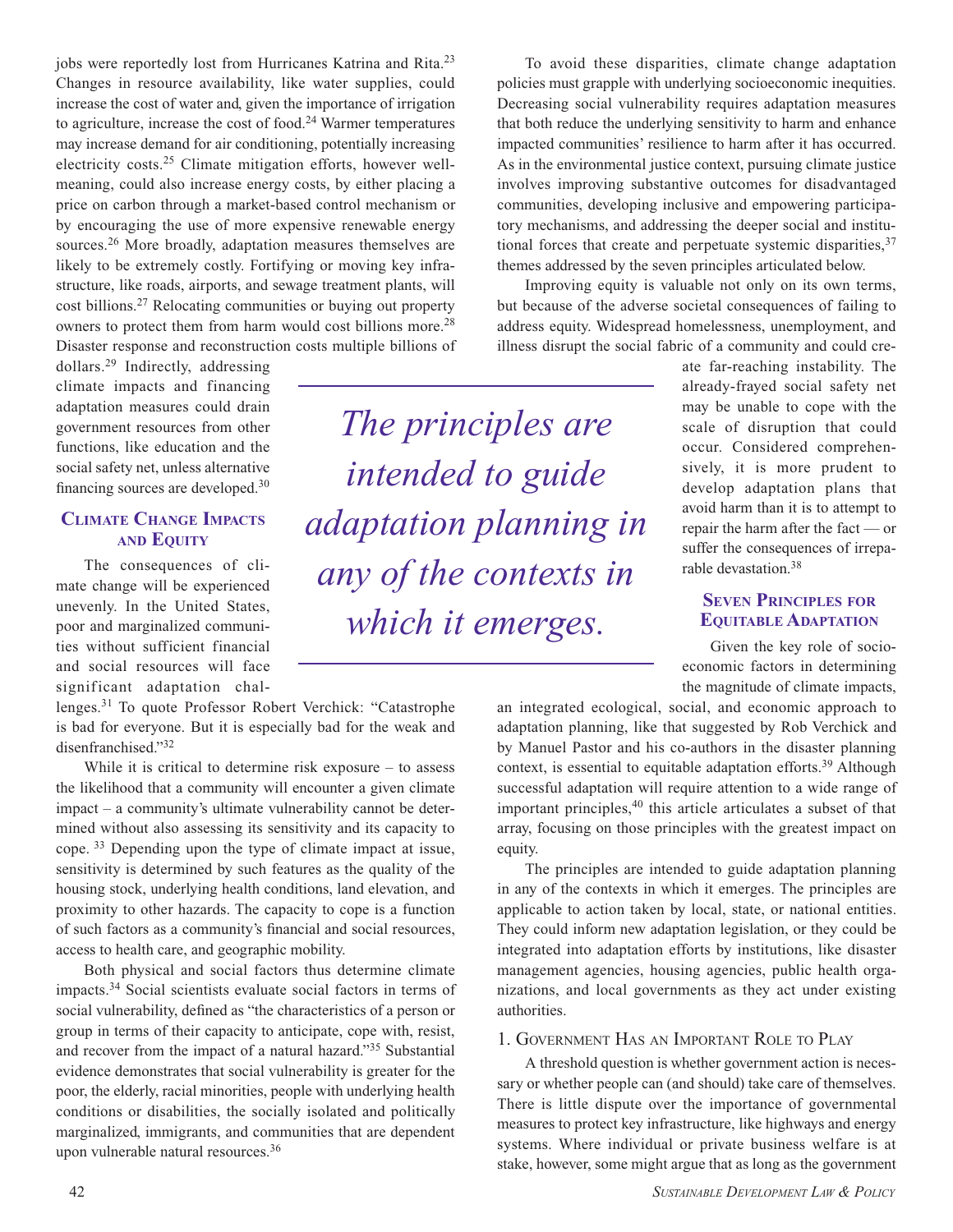provides accurate and accessible information about current and future climate impacts, the private market will generate the optimal response. As citizens perceive growing threats, they will respond, and their responses will reflect their individual (and differing) risk tolerances. For example, they will or will not move away from floodplains, seashores, or disease-prone areas, buy hazard insurance, trim fire-prone vegetation in their yards, and purchase air conditioning. Under this view, if citizens end up in harm's way, then they are responsible for their own choices.<sup>41</sup>

Relying on individual initiative is, however, unlikely to lead to sufficient adaptation. Individuals could discount what appear to be inchoate, distant, and remote threats. As a consequence, they could fail to make sufficient investments to prepare for uncertain risks. Moreover, certain adaptation choices, like retreat, require difficult emotional decisions that could lead to collectively irrational results, as community residents prefer denial to leaving their homes and communities and losing all the social capital that resides in existing community structures.

Relying on the market is particularly detrimental to lowincome marginalized communities. As Manuel Pastor and his co-authors have observed, relying on "market forces" to adequately prepare for disasters and other climate change impacts will fail to provide an adequate adaptation response because reliance on private action fails to protect those without the knowledge or means to act, systematically disadvantaging poor and isolated communities.42 Even assuming adequate knowledge, poor residents do not have the resources to respond to that knowledge by preparing, insuring, or moving.43 When serious disasters occur, the government has historically provided some compensation, but that compensation cannot make up for underlying inequities.44

Moreover, relying on market forces to depopulate at-risk areas would exacerbate, not reduce, risks to low-income and ofcolor citizens who could be powerfully attracted to newly affordable housing – housing that has become affordable and available because it is at risk.45 Where citizens do not have adequate resources and face limited housing mobility due to lingering discrimination, individual responses to climate change risk do not reflect free and unconstrained "choices."

Given the likelihood that market forces will fail to adequately protect people from harm, and fail in ways that exacerbate risks for more vulnerable populations, comprehensive government adaptation initiatives are warranted. The remainder of this section addresses key themes to guide the incorporation of equity considerations in adaptation policy.

#### 2. Design Substantive Adaptation Measures that Address Vulnerability

Adaptation policies that attempt to treat everyone the same, regardless of underlying demographic characteristics, will result in substantial inequality given underlying differences. To achieve equitable adaptation, adaptation policies must explicitly address the demographics of affected populations and target interventions to address the needs of the most vulnerable.<sup>46</sup> Although such measures cannot eliminate all inequity – they cannot prevent the inexorable loss of Native American Alaskan coastal communities, for example – they could in many instances reduce harm and lessen disparities. Relevant characteristics include income, race, age, status as renters versus owners, and type of employment. Immigrant status is also relevant to adaptation policy, and is addressed explicitly below in connection with communication measures.

Disparities in income create many of the most significant disparities in vulnerability to climate change impacts. Income disparities also have a racial dimension: Although many whites live in poverty, communities of color are disproportionately poor.47 Climate impacts that disproportionately impact the poor will therefore affect a larger percentage of people of color. Adaptation policies that target resources toward low-income communities could thus ameliorate both income and racial disparities.

For example, given poor families' lack of resources to prepare for disasters,48 funding hazard preparation measures for low-income households or assisting with housing retrofits to provide cooling could improve outcomes for disadvantaged communities.49 Moreover, poor residents are less likely to have adequate transportation to flee disasters,<sup>50</sup> face greater challenges in finding affordable and safe shelter if evacuation is necessary,51 and are less likely to have air conditioning or other means for keeping cool in heat waves.52 As Hurricane Katrina made abundantly clear, adaptation plans must provide timely transportation options,  $53$  provide for adequate and safe public shelters, and provide cooling centers in heat waves so that poor residents do not remain in place – and at risk – because of inadequate transportation or fear of public facilities.

In the disaster recovery context, to avoid homelessness and widespread suffering, low-income residents will require various forms of assistance, including adequate housing vouchers and relocation assistance where rebuilding is infeasible. If rebuilding requirements, like flood-proofing codes, add significant costs to re-building, then government support for such measure may be needed to ensure that low-income households are not priced out of rebuilding.54 Given the challenges in siting and building low-income and public housing, a strong governmental role, and financial support, is likely to be necessary to ensure that adequate low-income options are available.

Long-range land use planning to address shifts in habitability will have important equity implications and should avoid criteria that adversely impact low-income communities. For example, if planners in an area subject to flooding risks were to choose what areas to protect based solely upon land value, that criterion would systematically undermine poor communities, communities that often have less power in local land use debates.55 Land use decisions about protection, retreat, and new development should be guided by substantive criteria that recognize a range of community values, including but not limited to land value. In addition, decisions about how to facilitate retreat, and how to compensate for the loss of property, should recognize that low-income residents do not have the resources to start fresh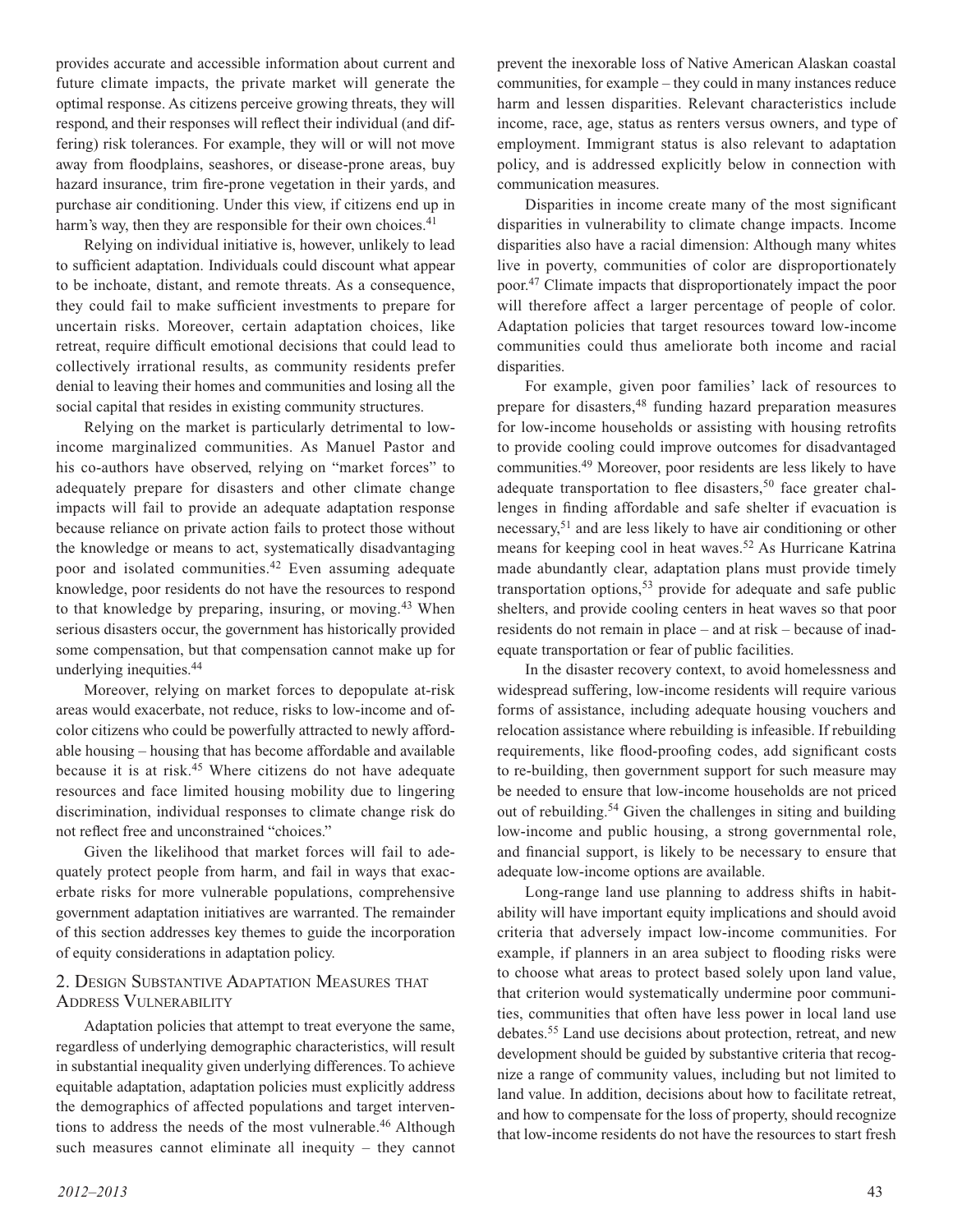elsewhere and face significant risks of homelessness or deepening poverty if relocation assistance is not provided.

Such long-range land use planning must also address potential impacts on areas that are likely to experience in-migration, as the population shifts from areas at risk to areas that face fewer risks and remain more habitable.<sup>56</sup> Adequate affordable housing in the nation's more habitable regions will be essential to avoid serious housing shortages and potential increases in homelessness.

Income is not the only demographic feature requiring sustained attention in the development of adaptation measures. Elderly and disabled residents face substantially greater risks in disasters because they are less likely to have adequate independent transportation, fare worse in shelters without adequate medical services, and are likely to suffer greater psychological distress from a disaster's profound disruptions.<sup>57</sup> They are also more vulnerable to public health threats, like heat and disease.<sup>58</sup> As a consequence, special accommodations for transportation, shelter, and medical needs are necessary for elderly and disabled residents to avoid serious consequences from disasters and the range of public health threats that climate change could cause.<sup>59</sup>

Renters also require particularized attention. Renters are less able to prepare for disasters or heat waves because landlords control investments in home strengthening, air conditioning, or other mechanisms to reduce vulnerability to disasters or heat waves.<sup>60</sup> Local governments could adopt building codes that require or incentivize landlords to strengthen structures and install air conditioning. Moreover, in hot climates, building codes could require building designs that minimize summer heat and incorporate energy-efficient cooling mechanisms. Given evidence that past disaster recovery programs have provided more resources for homeowners than for displaced renters,  $61$ adaptation planners should ensure that recovery programs provide adequate options for renters, including vouchers and housing alternatives. $62$  In developing post-disaster rebuilding plans, relevant officials should include sufficient replacement rental and public housing, housing that has historically been replaced at a lower rate than other forms of housing.63

Lastly, given variations in risk exposure by occupation, adaptation planning should address the unique needs of certain workers. Outdoor workers, like agricultural, construction, and sanitation workers, face greater risks from high heat and pollution levels.64 Those risks could be reduced by adjustments to the workday and by occupational safety guidelines that address adequate hydration, cessation of work when ambient temperatures exceed a certain level, and other measures to protect vulnerable workers.

#### 3. Provide Culturally-Sensitive Communications and Services

Communication is key to effective adaptation. Given the diversity of populations, community and demographic-specific strategies are necessary.65 Public education can help communities prepare for disasters and inform them about how to address public health risks from heat waves, allergens, or new diseases. Early warning systems are also essential to prepare for weatherrelated disasters, including potential flooding and heat waves.<sup>66</sup> Effective disaster response requires providing those affected with information about evacuation and shelter options. After a disaster occurs, effective recovery depends upon widespread access to information about available recovery resources.

Experience in the disaster context demonstrates that linguistic and cultural isolation will exacerbate climate impacts for immigrant communities unless proactive steps are taken to develop community-specific communication mechanisms.<sup>67</sup> In addition to identifying language needs, adaptation planners need to identify culturally appropriate modes of communication including, potentially, newspapers, radio, television, e-mail, social media, or door-to-door outreach.<sup>68</sup> Given undocumented immigrants' justifiable fear of deportation or historically rooted distrust of government,<sup>69</sup> government agencies should provide assurances that they will not deport.70 In addition, agencies could partner with nongovernmental community organizations that could facilitate community outreach, provide information, and help organize vulnerable or impacted communities.<sup>71</sup> The same issues arise in the context of providing services, like shelters or cooling centers, and in the context of distributing resources, like disaster relief.

Effective communications strategies are likely to vary for non-immigrant as well as immigrant communities, and require location-specific assessments.72 Some neighborhoods may have strained relationships with local police departments or other officials.73 Certain populations could also require different communication methods. For example, personal, door-to-door warning and assistance may be necessary to adequately prepare elderly and disabled residents.74

#### 4. Develop Participatory Processes

Decisionmakers cannot develop substantively appropriate adaptation and communication strategies without the right participatory processes. Given the importance of communityspecific information, adaptation planning processes require bottom-up participatory mechanisms.75 Such participatory processes are important not only to obtain critical information, but to provide marginalized communities with a voice in difficult political decisions.76 Consistent with principles of environmental justice, adaptation planning could provide a vehicle for community empowerment and self-determination.<sup>77</sup>

Adaptation planners should engage with community leaders to obtain site-specific information about relative disaster or heat preparedness and to identify appropriate modes of – and institutions for – communicating information about preparedness, warnings, and recovery.<sup>78</sup> Community-based information about available resources is also essential, including transportation and shelter options in the event of natural disasters or heat waves.<sup>79</sup>

The political dimension to participatory processes is as important as the informational dimension. Many adaptationrelated decisions will be politically controversial. For example, planners must determine who benefits from disaster recovery resources. What resources for homeowners? What resources for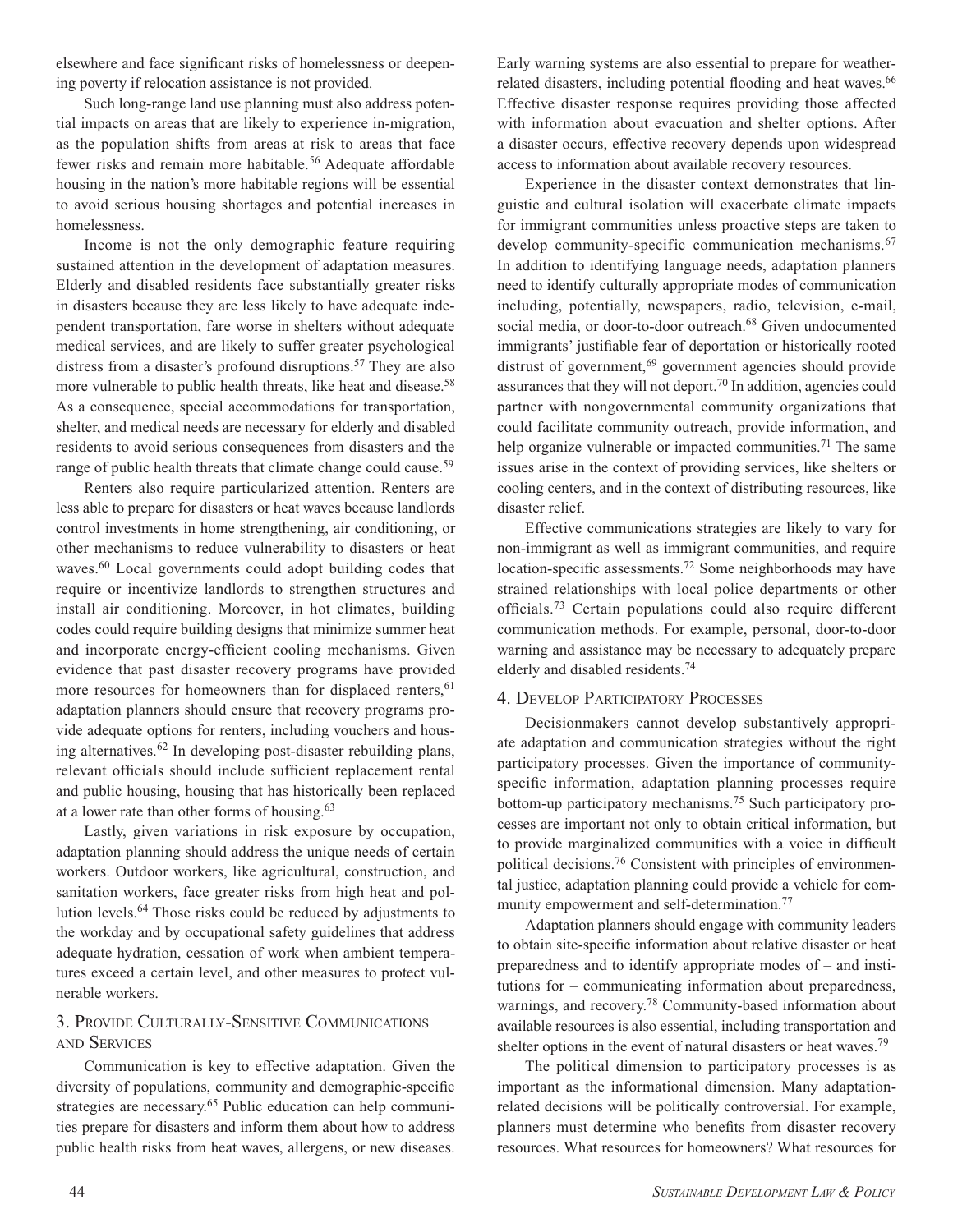renters? If new housing will be built, what income levels will it serve? With what neighborhood structures? In the long-term, communities facing flood and fire risks will have to make fateful decisions about what areas to protect and what areas to abandon.

To be effective, participatory opportunities need to occur early in the process and address local power dynamics. Timing is critical to the ability to shape decision making; an obligatory public hearing on an already-complete planning document does not constitute real public participation. An extended process of place-based community hearings and forums is more likely to generate meaningful participation.<sup>80</sup> Moreover, given power disparities and the political marginalization of some communities, carefully crafted and targeted outreach will be necessary to draw in all communities. While good participatory mechanisms cannot erase endemic power imbalances, they at least provide transparent forums that give historically less powerful constituencies a seat at the table.

#### 5. Reduce Underlying Non-climate Environmental **STRESSES**

In some instances, climate change does not create new risks; it exacerbates existing risks. For example, it could increase risks from flooded sewage treatment plants, industry, or waste sites.<sup>81</sup> As Prof. Robin Craig has observed, a key adaptation principle is to "Eliminate or Reduce Non-climate Stresses and Otherwise Promote Resilience."82 By improving the baseline, climate impacts will be less extreme. Because environmental justice research has demonstrated that many existing environmental problems, like hazardous waste storage and disposal sites, air pollution, and other environmental risks are disproportionately located in of-color and low-income communities, <sup>83</sup> reducing non-climate environmental stressors will have indirect equity benefits.

For example, improving inadequate storm water management, an existing non-climate problem, could mitigate the contamination that could arise from climate-caused increases in extreme precipitation. $84$  In their compliance and enforcement initiatives, EPA or applicable state agencies could include vulnerability to disasters as a key factor in prioritizing their review of industrial and municipal storm water management plans and assessing compliance with industrial waste storage requirements. Similarly, the federal superfund program and its state equivalents could consider flood or fire risks in prioritizing cleanup efforts and in selecting remedies that take potential future disasters into account. $85$  Moreover, aggressive efforts to reduce air pollution now will reduce the adverse consequences of future heat-induced air pollution increases.86

Following this principle would not only mitigate climate impacts; it would provide significant co-benefits by reducing existing non-climate stresses. Given extensive co-benefits, such initiatives are often considered "no" or "low" regrets policies that are justified whether or not climate change occurs.<sup>87</sup>

#### 6. Mitigate Mitigation: Addressing Adaptation/ MITIGATION TRADEOFFS

Although climate adaptation (addressing the impacts of climate change) and climate mitigation (reducing GHG emissions to lessen climate change) often involve different regulatory strategies, there are significant interactions between adaptation and mitigation measures. Policymakers need to consider the interplay between mitigation and adaptation.

In some instances, mitigation measures could be "maladaptive" by creating adaptation challenges, some of which raise equity concerns.88 For example, a key strategy for reducing GHG emissions is encouraging smart growth to reduce transportation emissions from sprawl.89 That smart growth could, however, increase urban heat. Scientists have documented that dense urban environments increase urban temperatures by several degrees over less-dense surrounding areas, a phenomena known as the "urban heat island effect."90 Moreover, although having denser cities might reduce overall air pollution emissions by reducing the driving associated with sprawl, increased urban density could increase localized air pollution levels.<sup>91</sup> Finally, because many existing urban areas are in coastal areas and along rivers that face high disaster risks,  $92$  intensifying growth would often, as Prof. Lisa Grow Sun has suggested, constitute "smart growth in dumb places."<sup>93</sup> Where smart growth is justified, land use measures should prevent development in the riskiest areas and provide green spaces to minimize urban heat.<sup>94</sup> Transportation infrastructure should facilitate evacuation and be resilient to damage from potential disasters.95

Certain mitigation measures could also generate equity concerns if they increase energy costs, which could occur through greater reliance on more expensive renewable energy or from imposing a price on carbon through a market-based mechanism like cap-and-trade or a carbon tax.<sup>96</sup> Measures to alleviate such impacts, like financing energy efficiency or public transportation, would ameliorate the potential adverse economic consequences of climate mitigation policies.

In other instances, adaptation measures could compromise mitigation. For example, while policymakers should develop cooling strategies to protect people from heat waves, policies that simply require or finance the installation of air conditioning would undermine mitigation by increasing energy demand.<sup>97</sup> In addition to, or instead of air conditioning, policymakers should consider building standards that lead to cooler buildings,98 urban designs that reduce the heat island effect, cooling centers, and demand-response systems that allow residents or utilities to reduce air conditioning use in unoccupied buildings.

#### 7. A Comprehensive Agenda

While these suggestions for incorporating equity considerations into adaptation planning are important, it is also clear that they address symptoms, not causes. Underlying socioeconomic vulnerabilities create the disparities in the capacity to recover and reconstruct from disasters, inequities in the capacity to relocate to avoid harm, and differences in the public health consequences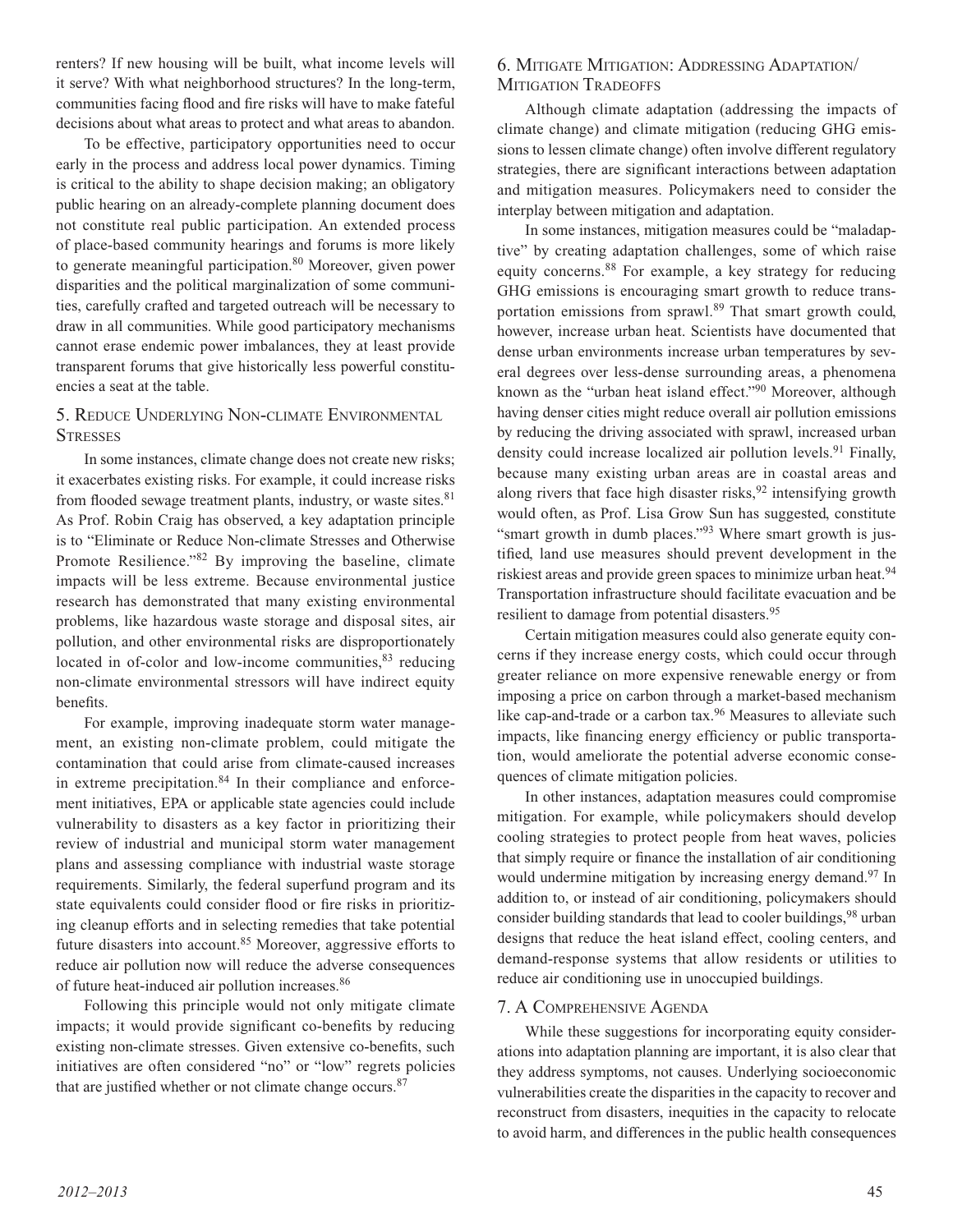of increasing heat, pollution, and disease. We are confronting more than a "disaster planning" or "adaptation planning" issue.

A larger socioeconomic agenda is critical to achieving equitable adaptation. The IPCC has stated that "[a] prerequisite for sustainability in the context of climate change is addressing the underlying causes of vulnerability, including the structural inequalities that create and sustain poverty and constrain access to resources."99 The IPCC states further that "[a]ddressing social welfare, quality of life, infrastructure, and livelihoods … in the short term … facilitates adaptation to climate extremes in the longer term."<sup>100</sup>

Successful adaptation will require addressing such pervasive issues as poverty, affordable housing, the provision of healthcare, and the political voice of currently marginalized communities.101 Building social infrastructure has always been a laudable goal. Impending climate impacts provide yet another reason to mend social ills, or risk systemic disruptions that could make disasters like Hurricane Katrina and its aftermath the norm rather than the exception.

#### **CONCLUSION**

While global climate change is an "environmental" problem, the scope and scale of its impacts is strongly determined by underlying socioeconomic variables. As climate impacts emerge, they have the potential to exacerbate existing inequalities and cause severe hardships for the nation's most vulnerable populations – hardships that are not only intrinsically of concern, but also destabilizing to the larger community. These seven principles provide policymakers with guideposts for achieving equitable adaptation. 100

### Endnotes: Seven Principles for Equitable Adaptation

<sup>1</sup> This essay is adapted from a longer article entitled "Domestic Climate Change Adaptation and Equity," 42 ENVTL. L. REP. 11125 (2012).

ROBERT D. BULLARD & BEVERLY WRIGHT, THE WRONG COMPLEXION FOR PROTECTION: HOW THE GOVERNMENT RESPONSE TO DISASTER ENDANGERS AFRICAN American Communities 51 (2012).

See generally CLIMATE CHANGE 2007: IMPACTS, ADAPTATION AND VULNER-ABILITY, CONTRIBUTION OF WORKING GROUP II TO THE FOURTH ASSESSMENT REPORT OF THE INTERGOVERNMENTAL PANEL ON CLIMATE CHANGE (M.L. Parry et al., eds., 2007), *available at:* http://www.ipcc.ch/pdf/assessment-report/ar4/wg2/ar4 wg2-spm.pdf.

Public attention is understandably focused on climate mitigation – on policies to reduce greenhouse gas emissions – but mitigation measures cannot undo the consequences of already-accumulated atmospheric greenhouse gases (GHGs). *See* Intergovernmental Panel on Climate Change, *Summary for Policymakers*, *in* CLIMATE CHANGE 2007: IMPACTS, ADAPTATION AND VULNERABILITY, *supra* note 3, at 19, 20 [hereinafter IPCC, *Summary for Policymakers*], *available at:* http:// www.ipcc.ch/pdf/assessment-report/ar4/wg2/ar4-wg2-spm.pdf; UNITED STATES GLOBAL CHANGE RESEARCH PROGRAM, GLOBAL CLIMATE CHANGE IMPACTS IN THE UNITED STATES 11 (2009) [hereinafter USGCRP REPORT], *available at:* http:// downloads.globalchange.gov/usimpacts/pdfs/climate-impacts-report.pdf.

The Intergovernmental Panel on Climate Change defines adaptation as: "the adjustment in natural or human systems in response to actual or expected climatic stimuli or their effects, which moderates harm or exploits beneficial opportunities." See CLIMATE CHANGE 2007: IMPACTS, ADAPTATION AND VULNERability, *supra* note 3, at 6. On balance, scientists predict that the negative consequences will outweigh the beneficial impacts. *See* IPCC, *Summary for Policymakers, supra* note 4, at 17.

Cf. ROBERT R. M. VERCHICK, FACING CATASTROPHE: ENVIRONMENTAL ACTION FOR A POST-KATRINA WORLD 105-70 (2010) (proposing "Be Fair" as a central principal of disaster law); Jim Chen, *Law among the Ruins, in* LAW AND RECOV-ERY FROM DISASTER: HURRICANE KATRINA 1, 3 (Robin Malloy, ed., 2009) (arguing that the quest for equality should be a central component of disaster law); Victor B. Flatt, *Adapting Laws for a Changing World: A Systemic Approach to Climate Change Adaptation, 64 FLORIDA L. REV. 269, 289-91 (2012) (discussing* the important role of distributional justice in adaptation); J.B. Ruhl & James Salzman, *Climate Change Meets the Law of the Horse*, 62 DUKE L.J. 975 (2013) (suggesting equity as one of three overarching policy goals for adaptation efforts); Robert R.M. Verchick, *Disaster Justice: The Geography of Human Capability*, 23 DUKE ENVT'L L. & POL'Y FORUM 23 (2012).

See NAT'L RESEARCH COUNCIL, ADAPTING TO THE IMPACTS OF CLIMATE CHANGE 1 (2010), *available at:* http://www.nap.edu/catalog.php?record\_id=12783.

Sea levels have already increased over the last century and, notwithstanding uncertainty about the magnitude, climatologists predict further increases of three to four feet by 2100. *See* USGCRP Report, *supra* note 4, at 149 (describing past increase of up to two feet) and 150 (predicting future increase) and 149 (predicting more destructive storm surges). While no single weather event can

be attributed to climate change, Hurricane Sandy provided a wake-up call to many about climate change and the risks of rising sea levels and more intense storm surges. Thomas Kaplan, *Most New Yorkers Think Climate Change Caused* Hurricane, Poll Finds, THE NEW YORK TIMES (Dec. 3, 2012).

See IPCC, MANAGING THE RISKS OF EXTREME EVENTS AND DISASTERS TO ADVANCE CLIMATE CHANGE ADAPTATION 13 (2012) [hereinafter IPCC, MANAGING the Risks], *available at* http://www.ipcc-wg2.gov/SREX/.

<sup>10</sup> Between 1958 and 2007, heavy storms increased by 67 percent in the Northeast and by 31 percent in the Midwest. USGCRP Report, *supra* note 4, at 32. <sup>11</sup> *Id.* at 82 (describing fourfold increase in western wildfires over the last several decades).

<sup>12</sup> *See, e.g.,* Pete Spotts, *Monster Wildfire in Arizona: A Glimpse of What Climate Change Could Bring*, CHRISTIAN SCIENCE MONITOR, June 9, 2011, http:// www.csmonitor.com/Environment/ 2011/0609/Monster-wildfire-in-Arizona-A-glimpse-of-what-climate-change-could-bring; Darryl Fears, *Colorado's Table Was Set for Monster Fires*, The Washington Post, Jul. 1, 2012, http:// www.washingtonpost.com/national/health-science/colorados-table-was-set-formonster-fire/2012/07/01/gJQAVa6cGW\_story.html.

<sup>13</sup> VERCHICK, *supra* note 5, at 133; Robin Kundis Craig, *A Public Health Perspective on Sea-Level Rise: Starting Points for Climate Change Adaptation*, XV WIDENER L. REV. 521, 536-37 (2010); MANUEL PASTOR ET AL., IN THE WAKE OF THE STORM: ENVIRONMENT, DISASTER, AND RACE AFTER KATRINA 30 (2006). <sup>14</sup> See LINDA LUTHER, CONG. RESEARCH SERV., RL33477, DISASTER DEBRIS REMOVAL AFTER HURRICANE KATRINA: STATUS AND ASSOCIATED ISSUES (updated 2008) (describing post-Katrina debris removal challenges).

<sup>15</sup> *See, e.g.,* Pastor, *supra* note 13, at 25-27 (describing the long-term challenges in recovering from disasters, particularly for poor and minority communities). <sup>16</sup> *See, e.g.,* Nat'l Research Council, *supra* note 7, at 75.

<sup>17</sup> *See* Randall S. Abate, *Public Nuisance Suits for the Climate Justice Movement: The Right Thing and the Right Time*, 85 Wash. L. Rev. 197, 207 (2010). <sup>18</sup> *See, e.g.,* Robin Kundis Craig, *"Stationarity is Dead" – Long Live Transformation: Five Principles for Climate Change Adaptation Law*, 34 HARV. ENVTL. L. Rev. 9, 55 (2010) (noting the possibility of significant migration from arid

western areas to wetter regions, and from coastal areas inland). <sup>19</sup> USGCRP Report, *supra* note 4, at 29, 34 (describing predicted increase in average temperatures; describing predicted increase in heat waves).

<sup>20</sup> USGCRP Report, *supra* note 4, at 90 (reporting that: "[h]eat is already the leading cause of weather-related deaths in the United States"). A severe 2003 European heat wave reportedly caused 70,000 excess deaths. *See* Nat'l Research Council, *supra* note 7.

<sup>21</sup> U.S. ENVIRONMENTAL PROTECTION AGENCY ("EPA"), OUR NATION'S AIR: STA-TUS AND TRENDS THROUGH 2010 11 (2012). Higher temperatures increase the rate at which ozone, a significant air pollutant, is formed from its precursor compounds, nitrogen oxides and volatile organic compounds. *See also* USGCRP Report, *supra* note 4, at 92-94.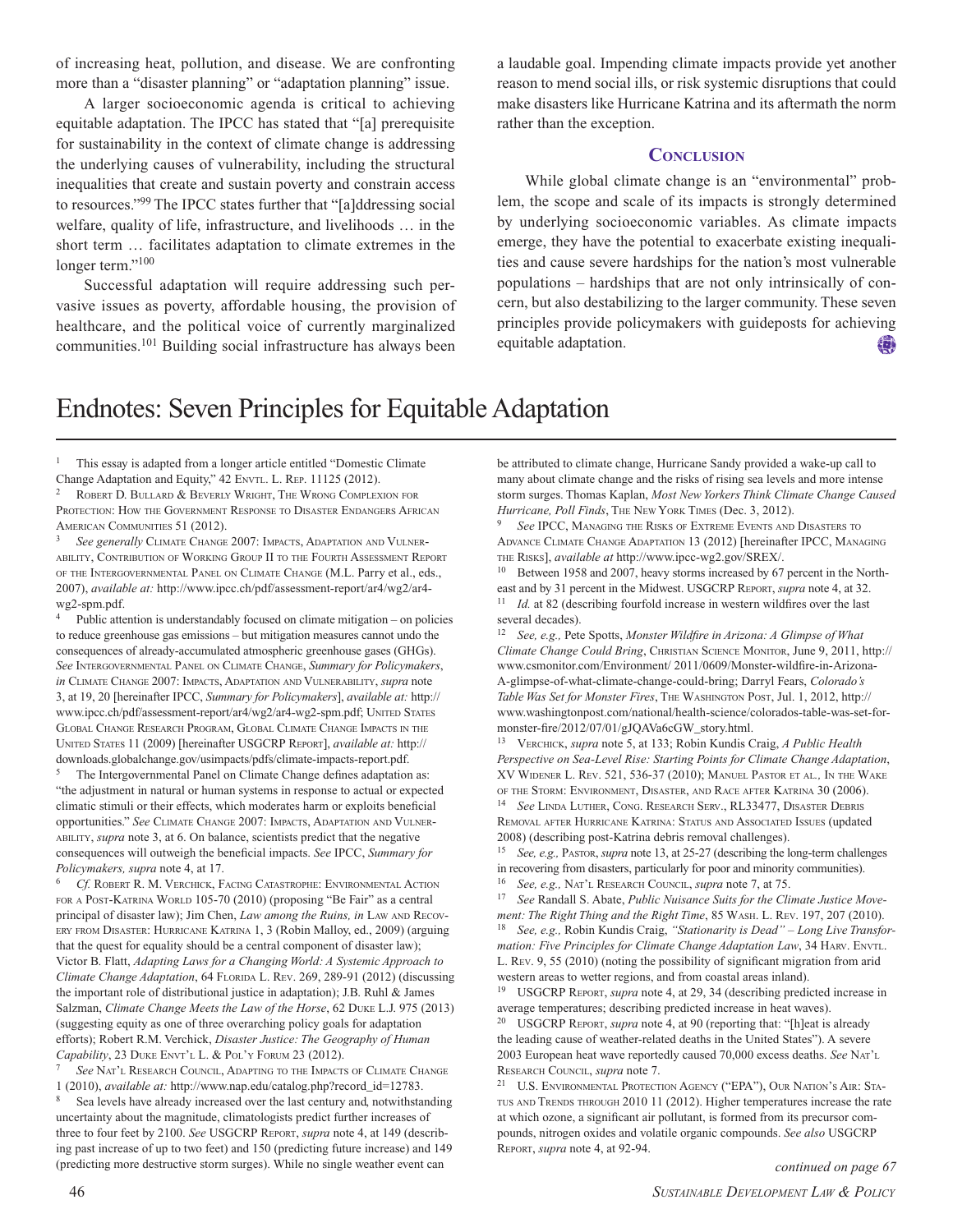#### **Endnotes:** Free, Prior, and Informed Consent: Implications for Transnational Enterprises *continued from page 40*

<sup>10</sup> United Nations Declaration on the Rights of Indigenous Peoples voting record http://unbisnet.un.org:8080/ipac20/ipac.jsp?profile=voting&index=. VM&term=ares61295.

<sup>11</sup> United Nations Declaration on the Rights of Indigenous Peoples Adopted by the General Assembly 13 September 2007. http://www.un.org/esa/socdev/unpfii/ en/declaration.html.

<sup>12</sup> Lehr & Smith, *supra* note 9, at 14.

<sup>13</sup> United Nations Declaration on the Rights of Indigenous Peoples, article 32 sec. 2 http://www.un.org/esa/socdev/unpfii/documents/DRIPS\_en.pdf.

 $\frac{14}{15}$  *Id.* 

<sup>15</sup> LEHR & SMITH, *supra* note 9, at 16.<br><sup>16</sup> Id

 $\frac{16}{17}$  *Id.* 

<sup>17</sup> *Id.*

 $\frac{18}{19}$  *Id.* at 15.

<sup>19</sup> Goodland, *supra* note 3, at 67.

 $\frac{20}{21}$  *Id.* 

<sup>21</sup> *Id.*

<sup>22</sup> Lehr & Smith, *supra* note 9, at 7.

 $\frac{23}{24}$  *Id.* 

 $^{24}$  Goodland, *supra* note 3, at 67.

 $\frac{25}{26}$  *Id.* 

 $rac{26}{27}$  *Id.* 

- *Id.* at 68.
- 
- $\frac{28}{29}$  *Id.*

 $^{29}$  *Id.* at 72. DIR. FOR FIN., FISCAL, & ENTER. AFFAIRS, OECD, *Multinational Enterprise in Situations of Violent Conflict and Widespread Human Rights Abuses* 4 (May 2002), http://www.oecd.org/dataoecd/46/31/2757771.pdf.

<sup>31</sup> *SeePreamble*,*Norms on the Responsibilities of Transnational Corporations and Other Business Enterprises with Regard to Human Rights*, U.N. Doc. E/CN.4/Sub.2/2003/12/ Rev.2 (2003), http://www1.umn.edu/humanrts/links/norms-Aug2003.html.

<sup>32</sup> Carolin Hillemanns, *UN Norms on the Responsibilities of Transnational Corporations and Other Business Enterprises with Regard to Human Rights*, Ger. L.J. Vol. 4, 10 1065(2003), http://www.germanlawjournal.com/pdfs/ Vol04No10/PDF\_Vol\_04\_No\_10\_1065-1080\_European\_Hillemanns.pdf.

- <sup>33</sup> *Id.*
- $\frac{34}{35}$  *Id.*
- <sup>35</sup> *See Preamble*, *supra* note 31.
- $^{36}$  Hillemanns, *supra* note 32, at 1075.<br> $^{37}$  LEUP & SMTH *supra* pote 9, at 21
- LEHR & SMITH, *supra* note 9, at 21.

<sup>38</sup> Elias Courson, NORDISKA AFRIKAINSTUTET, *Movement for the Emancipation of the Niger Delta (MEND)* 7 (2009), nai.diva-portal.org/smash/get/diva2:280470/

FULLTEXT01.

<sup>39</sup> Stephanie Hanson, Council on Foreign Relations *MEND: The Niger Delta's Umbrella Group*, (March 22, 2007), http://www.cfr.org/nigeria/ mend-niger-deltas-umbrella-militant-group/p12920.

- <sup>40</sup> Courson, *supra* note 38, at 7.<br><sup>41</sup> *Id* at 8
- $\frac{41}{42}$  *Id.* at 8.
- $\frac{42}{43}$  *Id.*
- <sup>43</sup> Hanson, *supra* note 39.
- $\frac{44}{45}$  *Id.*
- $\frac{45}{46}$  *Id.*
- <sup>46</sup> *Id.*

 $\frac{47}{48}$  *Id.*<br> $\frac{48}{6}$  Fd

<sup>48</sup> Ed Pilkington, *Shell Pays Out \$15.5 Million over Saro-Wiwa Killing*, The UK Guardian (June 8, 2009), http://www.guardian.co.uk/world/2009/jun/08/ nigeria-usa.

<sup>49</sup> Hanson, *supra* note 39.

 $\begin{array}{cc} 50 & Id. \\ 51 & Id. \end{array}$ 

- $\frac{51}{52}$  *Id.*
- <sup>52</sup> Ed Pilkington, *supra* note 48.

<sup>53</sup> Antoanella-Iulia Motoc & Tebtebba Found, *Legal Commentary on the Concept of Free, Prior Informed Consent*, Sub-Comm. on the Promotion and Prot. or HUMAN RIGHTS 6 (July 2005), www2.ohchr.org/english/issues/indigenous/ docs/wgip23/WP1.doc.

- $\frac{54}{55}$  *Id.* at 6.
- $\frac{55}{56}$  *Id.*
- $^{56}$  LEHR & SMITH, *supra* note 9.<br> $^{57}$  Ld at 6.7
- $\frac{57}{58}$  *Id.* at 6-7.
- *Id.* at 7.
- <sup>59</sup> International Labour Organization, Indigenous and Tribal

Peoples Convention No. 169, art. 1(b), June 27, 1989, 28

I.L.M. 1382 , *available at* http://www.ilo.org/dyn/normlex/

en/f?p=1000:12100:0::NO::P12100\_INSTRUMENT\_ID:312314.

<sup>60</sup> *Indigenous Peoples and Sustainable Development*, Int'l Fund for Agric. Dev. 5 (Feb. 2003), http://www.ifad.org/gbdocs/gc/26/e/ip.pdf.

 $\frac{62}{63}$  *Id.* at 5.

 $\frac{63}{64}$  *Id.* at 5. <sup>64</sup> Jennifer Tobin, *Political Investments and Property Rights in Developing Countries*, Yale University and Brookings Institution 2 (Oct. 3, 2005), http:// www.people.fas.harvard.edu/~ces/conferences/cpeworkshop/tobin\_CPE.pdf.

<sup>65</sup> *Indigenous Peoples and Sustainable Development*, *supra* note 61.

 $\frac{67}{68}$  *Id.* 

<sup>69</sup> *Ctr. for Minority Rights Dev. ex rel. Endorois Welfare Council v. Kenya*, A.C.H.P.R. 276/2003 (2009), *available at* http://www.hrw.org/sites/default/files/ related\_material/2010\_africa\_comm ission\_ruling\_0.pdf.

Fergus MacKay, Suriname: Chinese Logging Companies and Tribal Rights, Forest Peoples Programme (Sept. 2002), http://www.wrm.org.uy/bulletin/62/ Suriname.html.

 $^{72}$  Tobin, *supra* note 64, at 3.

- $\frac{73}{74}$  *Id.*
- <sup>74</sup> LEHR & SMITH, *supra* note 9, at 22.
- $\frac{75}{76}$  *Id.*
- <sup>76</sup> *Id.*
- $^{77}$  *Id.* at 21.
- $\frac{78}{79}$  *Id.*
- $\frac{79}{80}$  *Id.*
- $\frac{80}{81}$  *Id.* at 71.
- SEN, *supra* note 7, at 3.

<sup>82</sup> John M. Kline & Ludger Odenthal, *The Social Responsibility of Transnational Corporations*, U.N. Conference on Trade and Dev. 44 (1999), *available at* http://www.unctad.org/en/docs/poiteiitm21.en.pdf.

#### **Endnotes:** Seven Principles for Equitable Adaptation *continued from page 46*

 $22$  JONATHAN SAMET, PUBLIC HEALTH: ADAPTING TO CLIMATE CHANGE 4-5 (Resources for the Future, 2010), *available at* http://www.rff.org/RFF/Documents/RFF-IB-10-06.pdf.

<sup>23</sup> Robert K. Whelan & Denise Strong, *Rebuilding Lives Post-Katrina: Choices and Challenges in New Orleans' Economic Development, in* Race, Place, and Environmental Justice after Hurricane Katrina: Struggles to Reclaim, Rebuild, and Revitalize New Orleans and the Gulf Coast 183, 183 (Robert D. Bullard & Beverly Wright, eds., 2009) [hereinafter RACE, PLACE, and Environmental Justice]. In the month following Hurricane Sandy, the New York area lost approximately 30,000 jobs due to the storm. *See* Patrick McGeehan, *Nearly 30,000 Jobs Lost Because of Hurricane Sandy*, The New York Times (Dec. 20, 2012).

<sup>24</sup> *See* Seth B. Shonkoff et al., *The Climate Gap: Environmental Health and Equity Implications of Climate Change and Mitigation Policies in California – a Review of the Literature,* 109 Climatic Change S485, S491 (2011).

<sup>25</sup> *See* USGCRP Report, *supra* note 4, at 54-55 (explaining that warmer temperatures are projected to lead to a slight net increase in energy use because increases in air conditioning are likely to outpace decreases in energy use for heating).

See, e.g., NAT'L RESEARCH COUNCIL, *supra* note 7, at 49 (describing increasing energy costs resulting from increasing focus on expensive renewable energy sources). See id. (assessing the cost of providing protection from three feet of sea level rise at roughly \$100 billion).

 $\frac{61}{62}$  *Id.* at 5.

 $\frac{66}{67}$  *Id.* at 15.

 $\frac{68}{69}$  *Id.* at 8.

 $\frac{71}{72}$  *Id.* at 76.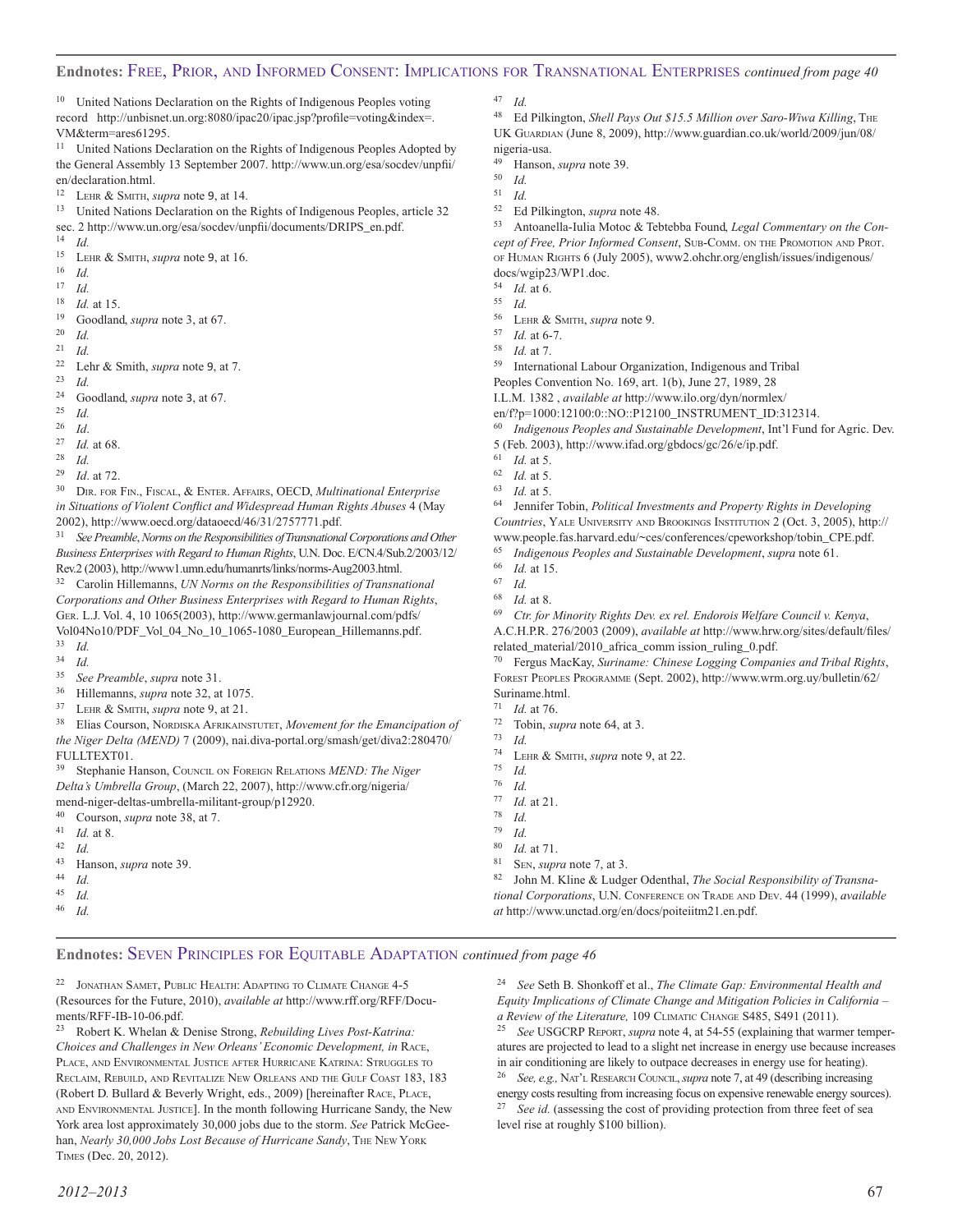<sup>28</sup> For example, relocating a single 400-person Alaskan tribal village, the Village of Kivalina, is projected to cost from 95 to 400 million dollars. *See* Abate, *supra* note 17, at 207.

<sup>29</sup> *See* M. L. Parry, et al., Assessing the Costs of Adaptation to Climate Change: A Review of the UNFCCC and other Recent Estimates 31 (2009). Hurricane Katrina reportedly caused 146 billion dollars in damage. *See Hurricane Sandy's Rising Costs,* New York Times A32 (Nov. 28, 2012). After Hurricane Sandy, New York estimates \$42 billion in damage, while New Jersey estimates almost \$30 billion. *Id.*

<sup>30</sup> *See generally,* Matthias Ruth et al., The US Economic Impacts of Climate Change and the Costs of Inaction (2007), *available at:* http://www.cier. umd.edu/documents/US%20Economic%20Impacts%20of%20Climate%20 Change%20and%20the%20Costs%20of%20Inaction.pdf. Climate mitigation efforts, like a cap-and-trade program or carbon tax, could conceivably generate revenue that would finance climate adaptation efforts. See RACHEL MORELLO-Frosch et al., The Climate Gap: Inequalities in How Climate Change Hurts Americans & How To Close the Gap 19 (2010), *available at:* http://dornsife. usc.edu/pere/documents/ClimateGapReport\_full\_report\_web.pdf.

<sup>31</sup> These challenges are described in more detail in the longer version of this article. *See* Alice Kaswan, *Domestic Climate Change Adaptation and Equity*, 42 Environmental Law Reporter 11125 (2012). Equity concerns are even more dramatic internationally. Many poor developing countries, like small-island states, Bangladesh, and African nations, are simultaneously the least responsible for, but the most at risk from, global climate change. *See, e.g.,* IPCC, *Summary for Policymakers, supra* note 4, at 12 (describing high risks from sea level rise for low-lying African and Asian deltas and for small island states). The importance of international adaptation and equity concerns does not, however, erase the significance of addressing equity in U.S. adaptation measures.

<sup>32</sup> *See* Verchick, *supra* note 6, at 106.

<sup>33</sup> *See* Nat'l Research Council, *supra* note 7, at 29; Chen, *supra* note 6, at 3-5. <sup>34</sup> *See* IPCC, Managing the Risks, *supra* note 9, at 7, 10; USGCRP Report, *supra* note 4, at 100-101; Verchick, *supra* note 6, at 38-41 (observing that the degree of hazard a community faces is "a combination of a community's *physical* vulnerability and its *social vulnerability*") (emphasis in original). *See gener*ally PASTOR ET AL., *supra* note 13, at 2 (observing that environmental equity focuses on both cumulative exposure and social vulnerability).

<sup>35</sup> *See* Daniel A. Farber et al., Disaster Law and Policy 217 (2d ed. 2010) (quoting Piers Blaikie et al., At Risk: Natural Hazards, People's Vulnerability and Disasters 9 (1994)).

<sup>36</sup> *See* U.S. Climate Change Science Program, Analyses of the Effects of Global Change on Human Health and Welfare and Human Systems 64 (2008) (listing socioeconomic factors affecting vulnerability), *available at:* http://www. climatescience.gov/Library/sap/sap4-6/final-report/; *id.* at 64 (noting greater impacts on those with lower socioeconomic status); *id.* at 123 (listing factors affecting vulnerability to disasters); VERCHICK, *supra* note 6, at 106; BULLARD & Wright, *supra* note 2, at 52-54 (describing disparities in climate impacts for disadvantaged populations). Large-scale aggregate analyses have isolated the important role of social vulnerability as a determinant of disaster impacts. A study of 832 floods in 74 Texas counties found a statistically significant correlation between social vulnerability, as measured by racial minority or low-income status, and flood deaths or injuries. Sammy Zahran et al., *Social Vulnerability and the Natural and Built Environment: A Model of Flood Casualties in Texas*, 32 Disasters 552-553, 555 (2008).

<sup>37</sup> *See* Alice Kaswan, *Environmental Justice and Domestic Climate Change Policy,* 38 ENVTL. L. REP. 10,287, 10,289 (2008) (describing the environmental justice movement's distributive, participatory, and social justice goals and their influence on the movement for climate justice); *see generally* LUKE W. COLE & Sheila Foster, From the Ground Up: Environmental Racism and the Rise of the Environmental Justice Movement (2001) (describing the environmental justice movement's focus on distributional outcomes, participatory processes, and institutional structures).

<sup>38</sup> *See* M. L. Parry et al., *supra* note 29, at 102-113; Ruth et al., *supra* note 30. In addition to economic considerations, avoiding harm has important social, cultural, and psychological benefits.

<sup>39</sup> Pastor et al., *supra* note 13, at 30-31; Verchick, *supra* note 6, at 165.

<sup>40</sup> *See, e.g.,* Verchick, *supra* note 6; Craig, *supra* note 18.

<sup>41</sup> *See* James K. Boyce, *Let Them Eat Risk? Wealth, Rights and Disaster Vulnerability*, 24 Disasters 254, 257 (2000) (stating that "the wealth-based approach holds that … those individuals who are willing (and, perforce, able) to pay more, deserve to get more [disaster vulnerability reduction]").

See PASTOR ET AL., *supra* note 13, at 7 (arguing that a market-based approach to disaster preparedness "is a recipe for targeting those with the least power in the social calculus"); Verchick, *supra* note 6, at 149; *See* Debra Lyn Bassett, *Place, Disasters, and Disability*, *in* Law and Recovery from Disaster, *supra* note 6, at 51, 68.

<sup>43</sup> *See* Debra Lyn Bassett, *The Overlooked Significance of Place in Law and Policy: Lessons from Hurricane Katrina*, *in* RACE, PLACE, AND ENVIRONMENT, *supra* note 23, at 49, 57; Boyce, *supra* note 41, at 257 (observing that relying on individual willingness-to-pay for disaster reduction would distribute reductions in a manner "strongly correlated with wealth").

<sup>44</sup> *See generally* Pastor et al., *supra* note 13, at 25-27 (describing how reconstruction programs have not been sufficient to fully address the needs of lowincome disaster victims). For example, in post-Katrina New Orleans, the Mayor proposed that the city should decide where to invest in new infrastructure and support rebuilding by evaluating where rebuilding was already occurring. That approach would privilege areas where residents had sufficient resources to rebuild and disadvantage areas where residents did not have sufficient resources. John R. Logan, *Unnatural Disaster: Social Impacts and Policy Choices After Katrina, in* Race, Place, and Environmental Justice, *supra* note 23, at 249, 257.

<sup>45</sup> *See* Pastor, et al., *supra* note 13, at 11 (observing, in the environmental justice context, that "lower-income residents may be willing to trade off health risks for cheaper housing").

<sup>46</sup> *See* Heather Cooley et al., Social Vulnerability to Climate Change in California 1 (2012); Nat'l Research Council, *supra* note 7, at 55; Morello-FROSCH ET AL., *supra* note 30, at 22. The California Energy Commission commissioned a study that not only identified 19 discrete physical and social vulnerability factors, but evaluated their cumulative impact by creating an overarching climate vulnerability index to score different areas of the state, and then indicated where high social vulnerability "intersects with the most severe projected climate change impacts." Cooley, *supra* at ii.

<sup>47</sup> Statistical Abstract of the United States, *Table 711, People Below Poverty Level and Below 125 % of Poverty Level by Race and Hispanic Origin: 1980-2009*, *available at* http://www.census.gov/compendia/statab/2012/ tables/12s0711.pdf (indicating that, as of 2009, African-Americans and Hispanics were twice as likely as whites to be below the poverty level: over 25 percent, in comparison with the white population's 12.3 percent poverty rate).

<sup>48</sup> *See, e.g.,* Pastor et al., *supra* note 13, at 19-21; California Climate Change Center, The Impacts of Sea-Level Rise on the California Coast 46 (2009) [hereinafter The Impacts of Sea-Level Rise], *available at:* http://www. energy.ca.gov/2009publications/CEC-500-2009-024/CEC-500-2009-024-F.PDF (describing income- and race-based disparities in disaster preparation).

<sup>49</sup> The Federal Emergency Management Agency has several programs that provide some resources for hazard mitigation both pre- and post-disaster, resources that could be targeted toward the most vulnerable populations. *See* FEMA, Hazard Mitigation Grant Program, http://www.fema.gov/hazard-mitigationgrant-program (describing). *See also* USGCRP Report, *supra* note 4, at 91 (describing Philadelphia's "Cool Home Program," which provides low-income elderly residents with roof retrofits to cool their homes and save energy).

<sup>50</sup> *See* Robert D. Bullard, Glenn S. Johnson, and Angel O. Torres, *Transportation Matters: Stranded on the Side of the Road Before and After Disasters Strike*, *in* Race, Place, and Environmental Justice, *supra* note 23, at 63, 66-67 (noting racial disparities in automobile ownership). In Hurricane Katrina, 55 percent of those who failed to evacuate did not own cars. See THE IMPACTS OF Sea-Level Rise, *supra* note 48, at 49.

<sup>51</sup> *See* Pastor, et al, *supra* note 13, at 23 (describing disaster studies indicating that poor and minority populations are more likely to resort to tent cities and mass shelters); Scott Gold, *Trapped in the Superdome: Refuge Becomes a*  Hellhole, SEATTLE TIMES (Sept. 1, 2005) (describing horrific shelter conditions, conditions that could deter residents from evacuating).

<sup>52</sup> *See* Shonkoff, *supra* note 24, at S488 (observing that low-income and of-color residents are less likely to have air conditioning); Cooley et al., *supra* note 46, at 6 (citing study that poor people are less likely to use air conditioning, even if they have it, due to financial concerns).

<sup>53</sup> *See* Bullard, et al., *supra* note 23, at 70. Recent data suggests that, despite some recent improvements, many states and local governments have not adequately addressed evacuation needs for carless and special-needs populations. *See* Bullard et al, *supra* note 23, at 69, 76, and 77-78 (describing studies). <sup>54</sup> *See* Bullard & Wright, *supra* note 2, at 75, 98 (noting that green building "that fails to address issues of affordability, access, and equity may open the floodgates for permanent displacement of low-income and minority homeowners and business owners").

<sup>55</sup> *See* Pastor et al., *supra* note 13, at 11.

<sup>56</sup> *See* Craig, *supra* note 18, at 55 (discussing possibility of mass migrations in response to climate impacts).